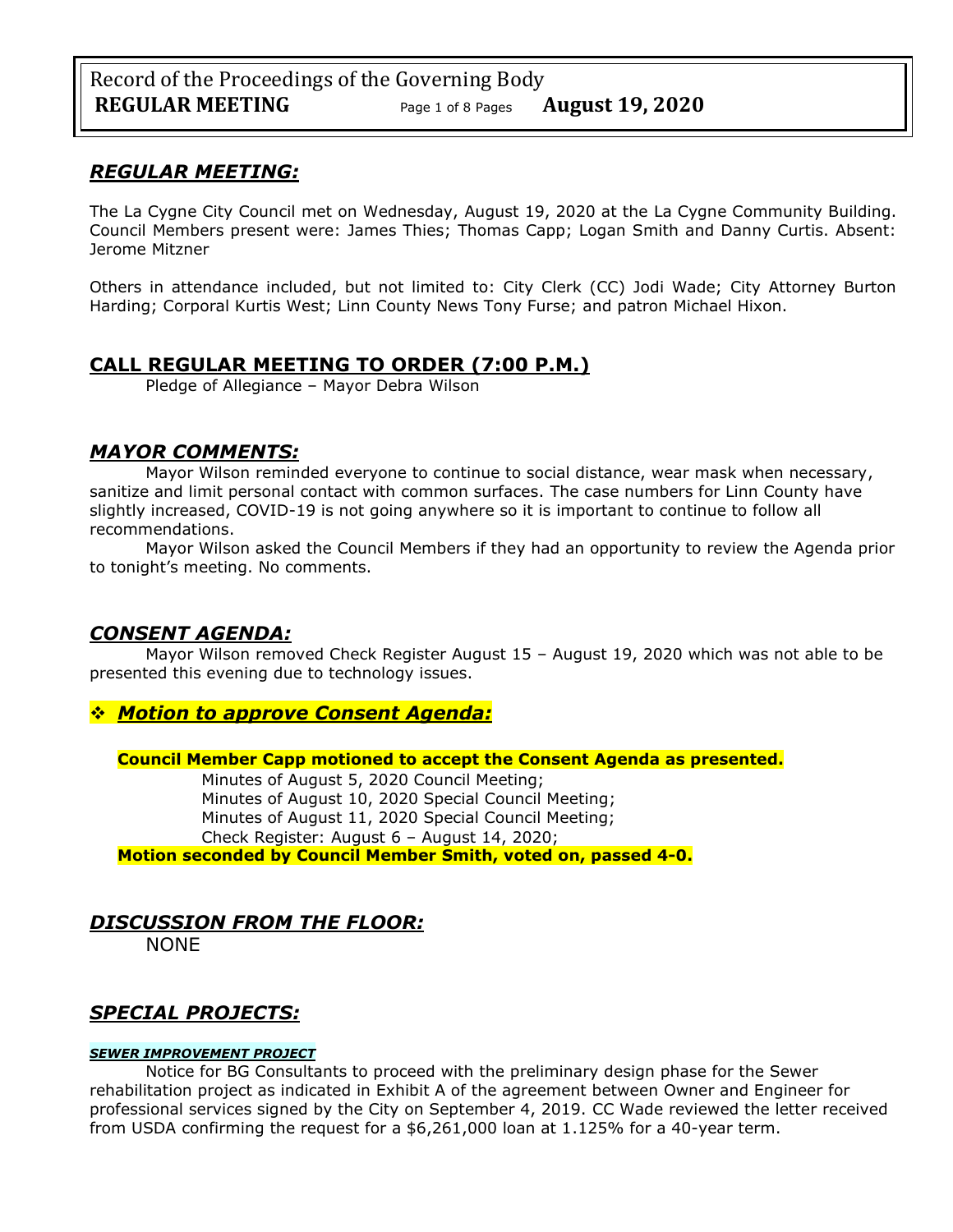## *SPECIAL PROJECTS CONT:*

*SEWER IMPROVEMENT PROJECT*

### ❖ *Motion*

**Council Member Capp motioned to send notice to BG Consultants to proceed with the preliminary design phase for the Sewer Rehabilitation project as indicated in Exhibit A of the agreement between owner and engineer for professional services signed by the City on September 4, 2019. Motion seconded by Council Member Smith, voted on, passed 4-0.** 

Mayor Wilson discussed the importance of understanding the City's (Owner) role during the Sewer Rehabilitation project. Mayor Wilson reviewed a draft of the areas of responsibility for the City Clerk, City Attorney and Public Works superintendent. Mayor Wilson asked the Council members to consider volunteering to be a project representative for the sewer project as well as the KDOT CCLIP project or CDBG-CV Grant. Council Member Capp asked CC Wade if she could reach out to BG Consultants to find out if construction project meetings could be held in the evenings in order for a Council Member to attend.

#### *STREET PROJECT – KDOT CCLIP PROJECT AT KS HWY 152 AND INDUSTRIAL ROAD*

• **Letters of Interest:** CC Wade distributed copies of the (2) received letters of interest for KDOT qualified construction engineering inspection. CC Wade contacted the client references listed on both letters of interest.

## *EXECUTIVE SESSION:*

#### ❖ *Motion*

**Council Member Capp motioned to go in to executive session for 5-minutes for the discussion of employer-employee negotiations and will return to the Council table at 7:24pm. Motion seconded by Council Member Smith, voted on, passed 4-0. 7:19pm** 

Others in attendance included, but not limited to: City Clerk Wade; City Attorney Harding

## **Open Session Resumed at 7:24pm**

Mayor Wilson asked CC Wade to provide copies of the letters of intent to all the Council members to review prior to the September 2, 2020 meeting.

• Acquisition Packets: CC Wade distributed packets to all Council members/Mayor for review. The Council would need to determine opinion on the waiver appraisal process and determine just compensation for the offers.

## *EXECUTIVE SESSION:*

#### ❖ *Motion*

**Council Member Capp motioned to go in to executive session for 15-minutes for preliminary discussion of the acquisition of real property and will return to the Council table at 7:43pm. Motion seconded by Council Member Smith, voted on, passed 4-0. 7:29pm** 

Others in attendance included, but not limited to: City Clerk Wade; City Attorney Harding

## **Open Session Resumed at 7:44pm**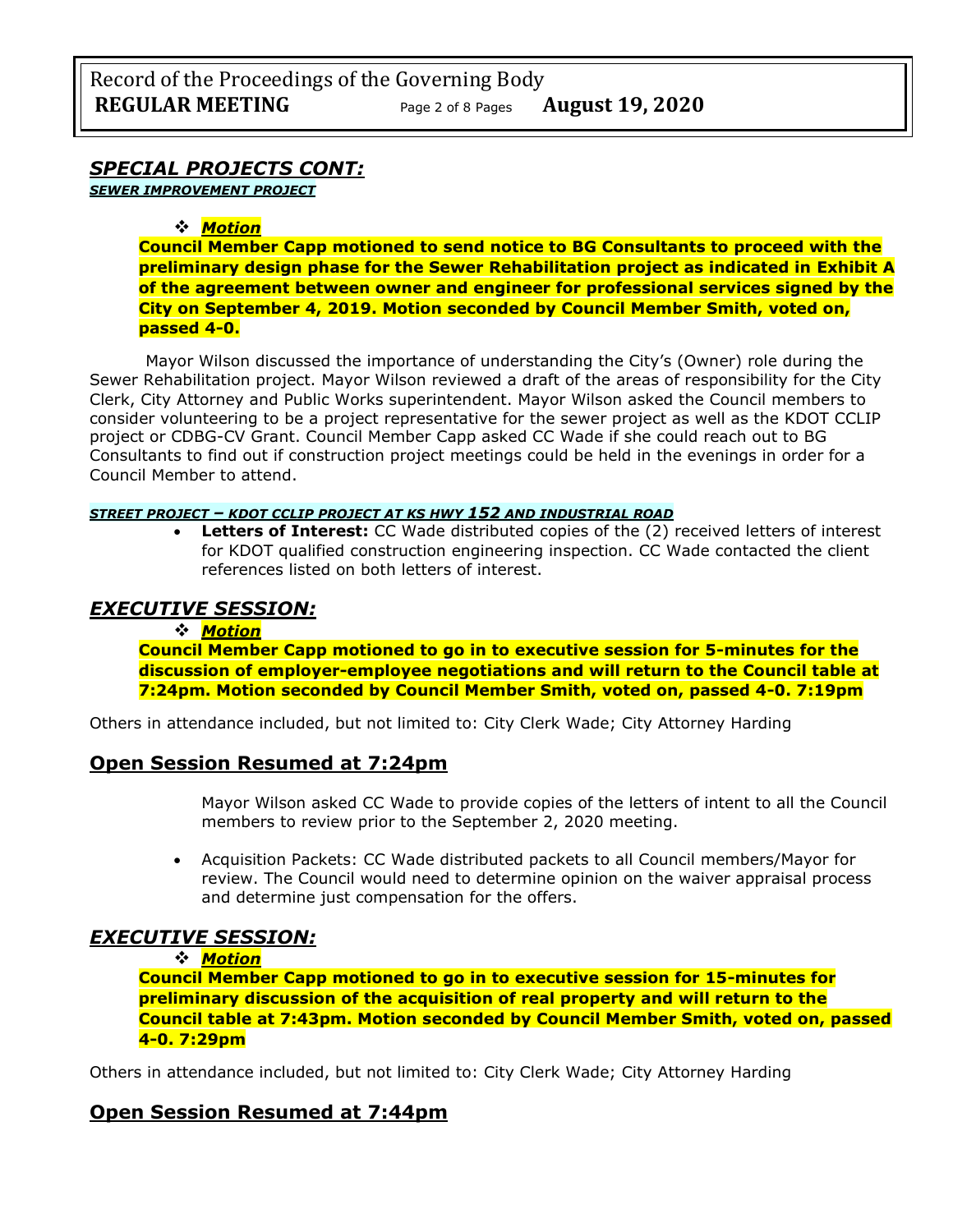## *SPECIAL PROJECTS CONT:*

*STREET PROJECT – KDOT CCLIP PROJECT AT KS HWY 152 AND INDUSTRIAL ROAD*

## *EXECUTIVE SESSION:*

❖ *Motion* 

**Council Member Capp motioned to go in to executive session for 10-minutes following a 3-minute break for preliminary discussion of the acquisition of real property and will return to the Council table at 8:00pm. Motion seconded by Council Member Smith, voted on, passed 4-0. 7:47pm** 

Others in attendance included, but not limited to: City Clerk Wade; City Attorney Harding

## **Open Session Resumed at 7:47pm**

#### *EMERGENCY SEWER LINE REPAIR – DOUBLE EAGLE EXCAVATING*

Double eagle excavating is scheduled to begin work on August 25, 2020. BNSF Railroad has been contacted and will have flagman scheduled for that week. Locates have been called in to Dig Safe.

## *REPORTS OF CITY OFFICERS:*

#### **CITY ATTORNEY –BURTON HARDING**

City Attorney Harding reported the redlined draft of the Linn Valley Water Purchase agreement is being emailed back to City Attorney Brun of the City of Linn Valley Thursday, August 20. City Attorney Harding and Attorney Gary Thompson (legal representation for Michael Hixon) discussed the situation regarding the Gas service line located at 18325 E. 2300 Lane. Michael Hixon, owner of the property, was advised he would have 60-days to convert over to propane and the city (at its own expense) will cap off the existing Gas service line at the main for 18325 E. 2300 Lane. Michael Hixon advised the Council Members he was making progress on getting a contractor to complete the installation of propane and he would contact PWS Nasalroad as soon the conversion is complete.

City Attorney Harding advised the Council he spoke with Attorney Gary Thompson regarding the Conditional Use permit application for 1002 E. Market St which was approved by the La Cygne Planning & Zoning Commission and now goes through a 14-day protest period prior to being forwarded to the City Council for final review/approval/denial.

| CHIEF OF POLICE/CODES OFFICER - CORPORAL WEST REVIEWED CHIEF FENOUGHTY'S REPORT.<br><b>Traffic Stops Conducted</b><br><b>Citations issued since last meeting</b> |  |           |  |  |                      |  |                |   |  |
|------------------------------------------------------------------------------------------------------------------------------------------------------------------|--|-----------|--|--|----------------------|--|----------------|---|--|
|                                                                                                                                                                  |  |           |  |  | Speed in School Zone |  | Revoked DL     |   |  |
|                                                                                                                                                                  |  |           |  |  | Failure to Signal    |  | Eye Protection | 0 |  |
| <b>Reckless Driving</b>                                                                                                                                          |  | No DL     |  |  |                      |  |                |   |  |
| <b>Improper Display</b>                                                                                                                                          |  | Speed     |  |  |                      |  |                |   |  |
| Dog Tags                                                                                                                                                         |  | Insurance |  |  |                      |  |                |   |  |
| Dog at large                                                                                                                                                     |  | Stop Sign |  |  |                      |  |                |   |  |

#### **Codes Enforcement**

Corporal West has spoken with three (3) property owners in reference to grass and in-opt vehicles. Property owners for two grass letters have stated they are going to get the issues addressed. In-opt vehicle will be addressed with the tenant per the property owner.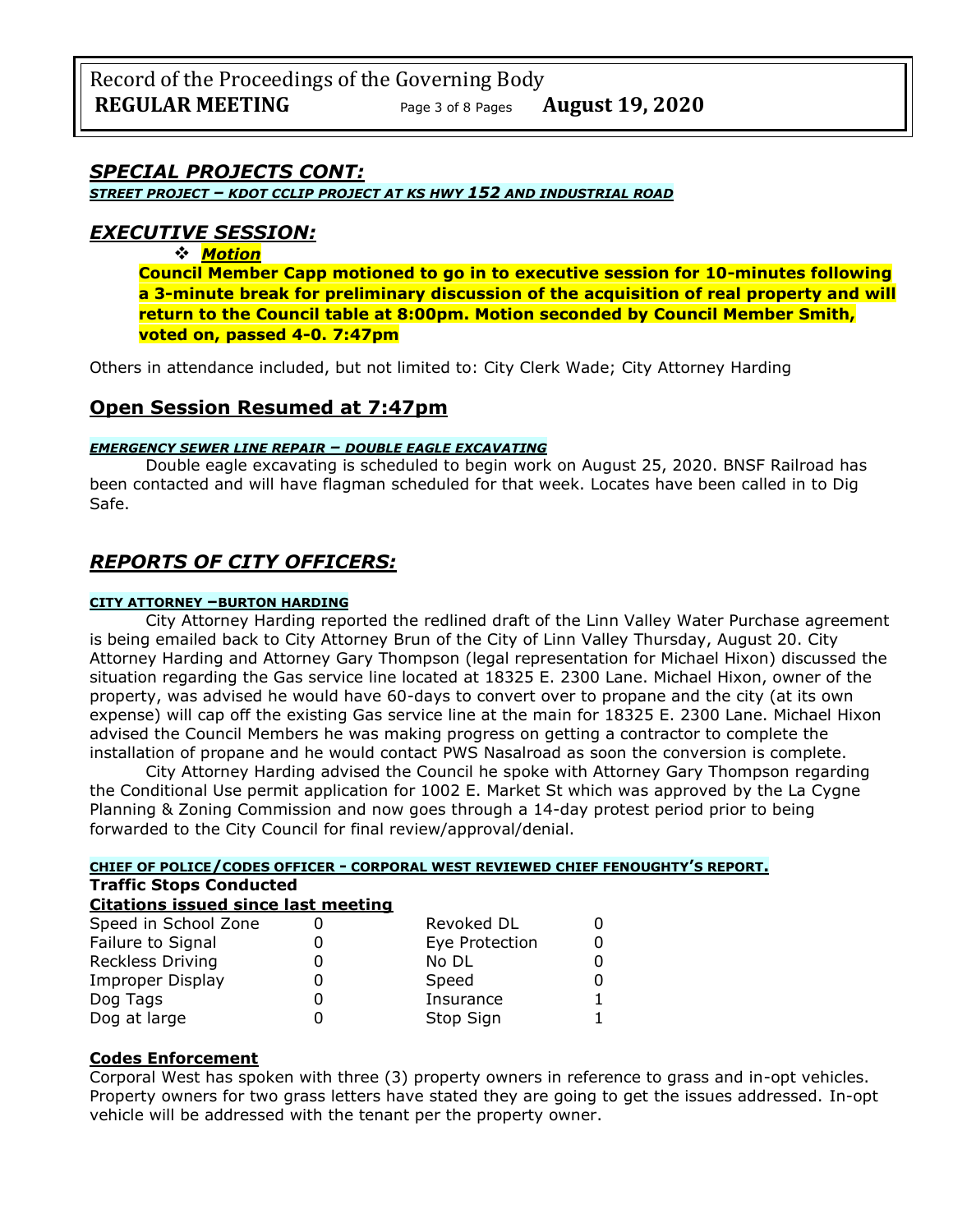# *REPORTS OF CITY OFFICERS CONT:*

**CHIEF OF POLICE/CODES OFFICER -CORPORAL WEST**

### **Animal Control**

2020/2021 there have been 211 dogs tagged

### **VIN Inspections-** 2 completed

#### **New Business**

-CC Wade reminded the Council Members the citations for dog tags were postponed due to COVID and the delay of Dog days. Mayor Wilson inquired if Dog days had taken place. CC Wade stated Dog days took place July 25, 2020.

### ❖ *Motion*

**Council Member Thies motioned for citations to be issued beginning September 1, 2020 for those who have not tagged their dogs for 2020/2021. Motion seconded by Council Member Curtis, voted on, passed 4-0.** 

## *EXECUTIVE SESSION:*

### ❖ *Motion*

**Council Member Capp motioned to go in to executive session for 5-minutes for nonelected personnel matter for an individual employee's performance and will return to the Council table at 8:12pm. Motion seconded by Council Member Thies, voted on, passed 4-0. 8:07pm** 

Others in attendance included, but not limited to: City Attorney Harding

## **Open Session Resumed at 8:12pm**

#### ❖ *Motion*

**Council Member Capp motioned to go in to executive session for 5-minutes for nonelected personnel for an individual employee's performance and will return to the Council table at 8:20pm. Motion seconded by Council Member Curtis, voted on, passed 4-0. 8:15pm** 

Others in attendance included, but not limited to: City Attorney Harding and City Clerk Wade

## **Open Session Resumed at 8:20pm**

## **PUBLIC WORKS DEPARTMENT – PUBLIC WORKS SUPERINTENDENT (PWS) DAN NASALROAD**

PWS Nasalroad was not in attendance and did not have any items to report this evening.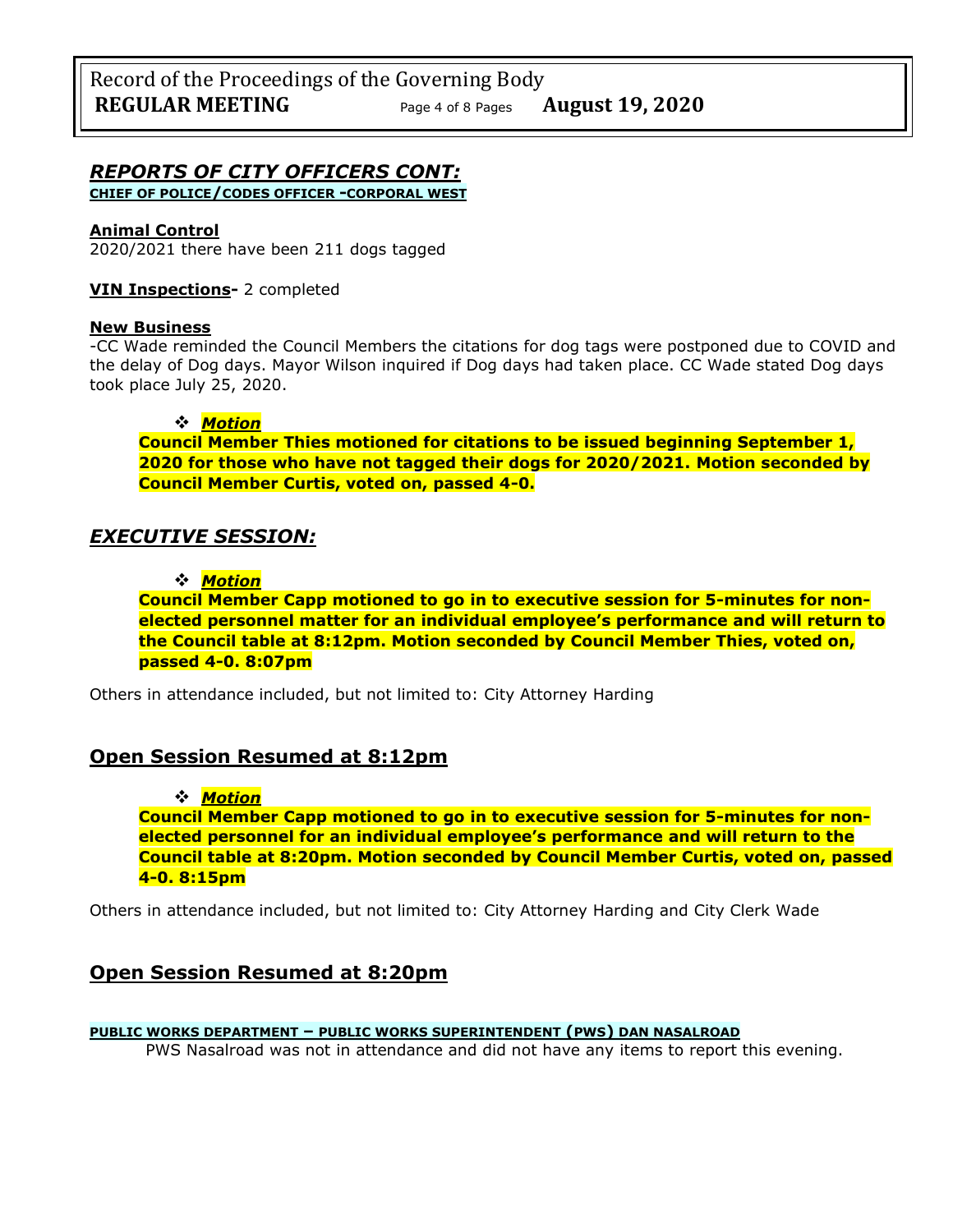Record of the Proceedings of the Governing Body **REGULAR MEETING** Page <sup>5</sup> of 8 Pages **August 19, 2020**

*REPORTS OF CITY OFFICERS CONT:*

**PUBLIC WORKS DEPARTMENT – PUBLIC WORKS SUPERINTENDENT (PWS) DAN NASALROAD**

## *EXECUTIVE SESSION:*

❖ *Motion* 

**Council Member Capp motioned to go in to executive session for 3-minutes for nonelected personnel for an individual employee's performance and will return to the Council table at 8:24pm. Motion seconded by Council Member Smith, voted on, passed 4-0. 8:21pm** 

Others in attendance included, but not limited to: City Attorney Harding and City Clerk Wade

## **Open Session Resumed at 8:21pm**

#### ❖ *Motion*

**Council Member Capp motioned to approve a .50 cent raise to both PWS Dan Nasalroad and Public works operator Jesse Merrill for completing OQ training on Gas utility effective on the next payroll cycle. Motion seconded by Council Member Smith, voted on, passed 4-0.** 

#### **FIRE DEPARTMENT – FIRE CHIEF DAN NASALROAD –**

None

### **CITY CLERK – JODI WADE**

Report from 8/6/2020 – 8/19/2020

- Worked with Simple City to set up the Sewer Project Funds and the KDOT CCLIP funds.
- Prepared Sewer Utility bills with the new debt service fee added.
- Contacted (3) Financial Advisors regarding interim Construction Financing for the Sewer Project.
- Contacted all references for the KDOT CCLIP Construction Inspector.
- Worked on a job description for a potential fellowship position for the City Codes.
- Corresponded with Attorney's regarding the LVL Water Purchase Agreement.
- Prepared packets for the Council to review acquisition drafts.
- Prepared packets for CDBG-CV grant applications.
- Reviewed water sample reports received from KDHE. Forwarded information to Stewart and Codee for prompt follow-up.
- Completed advertisement for Ex-mark mower.
- Prepared Charter Ordinance for publication.
- Coordinated with BNSF and JLL for the flagman for the emergency sewer repair.
- Reviewed the Federal executive order regarding payroll social security tax deferral from September 1 – December 31.
- Planning & Zoning Packets prepared for Conditional use applications and re-zoning applications. Prepared all paperwork for Public Hearing for First Option bank.
- Completed July Financials.
- Reviewed new Website.
- Purchased a new version of Quicken, reviewing account set-up.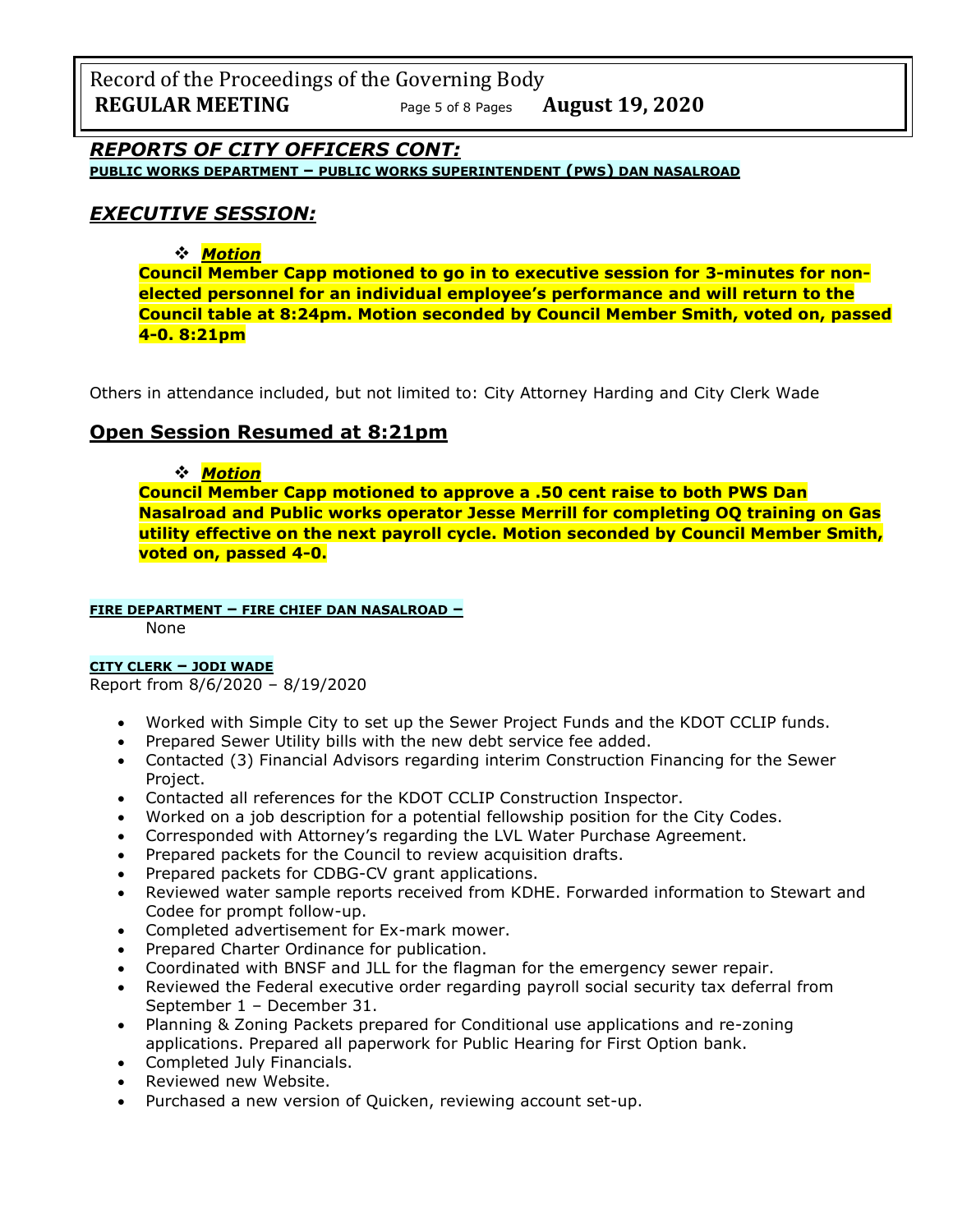Record of the Proceedings of the Governing Body **REGULAR MEETING** Page <sup>6</sup> of 8 Pages **August 19, 2020**

## *REPORTS OF CITY OFFICERS CONT:*

#### **CITY CLERK – JODI WADE**

- Attended (2) Special Meetings and (1) Workshop.
- Corresponded with Emergency Management regarding badges and generator locations.

Meetings/Trainings Attended virtually:

- League of Municipality Weekly Conference Call
- MRWAD (Marais Des Cygnes Water Assurance District)

Overtime Hours for City Hall for the last pay period: 17.75 hours

## *COUNCIL COMMITTEE REPORTS:*

#### *WATER & GAS -*

- Gas line located at 18325 E 2300 Lane Discussed earlier under Reports of City Officers- City Attorney Burton Harding.
- (In Committee review) Draft Ordinance for Gas Utility.
- (In Committee review) Vacant Pit or Riser Meter installation fee. CC Wade drafted a section for in the City Codes book under the Water and Gas Utility. The sections would be titled as follows: "Existing vacant water meter pit-Meter installation fee" and "Existing vacant gas riser – Meter installation fee". Both sections would read, "in order for a utility service to be activated for a property which already contains an existing water meter pit but does not have an installed meter, the property owner shall complete an application for service and submit the required fee as indicated in the City Codes book- fee schedule". Mayor Wilson asked the Council for comments, none received. Council member Capp inquired about approving the sections, CC Wade will draft the Ordinance and the necessary Resolution.

#### *STREET –*

- (In Committee review) RFP for Stormwater Master Planning.
- (In Committee review)  $104$  S.  $4<sup>th</sup>$  Street (Frankie's Liguor Parking access/driveway): City Attorney Harding shared a summary regarding the workshop held on-location on August 22, 2020. City Attorney Harding suggested to have CC Wade research the original dedication of the street and right-of-way to see if the dimensions were defined. IF the middle of the street is defined and we measure out to the right-of-way (ROW). If the potholes are in the ROW then the City is responsible, if they are out of the ROW then the business owner is responsible. Mayor Wilson reminded the Council members about improving the regulations for C-2 districts pertaining to access driveways to parking lots.

#### *SEWER-*

The new sewer rate went in to affect on August 1, 2020 and the debt service fee line will reflect on the September 1 billing. Discussion was held regarding registered accounts in which the meter has been turned off for an extended period of time and is not being charged the minimum monthly charge. The new sewer rate has a \$15 base charge for all registered accounts therefore the minimum which includes the base charge of \$15 plus the \$20 debt service fee for sewer would need to be charged to those registered accounts. Further discussion was held regarding the reasons for the meters being left off, review of the established sewer rates and the finances necessary for debt repayment. The minimum charge will not be charged to these types of accounts on the September 1 billing and will be reviewed at the next meeting.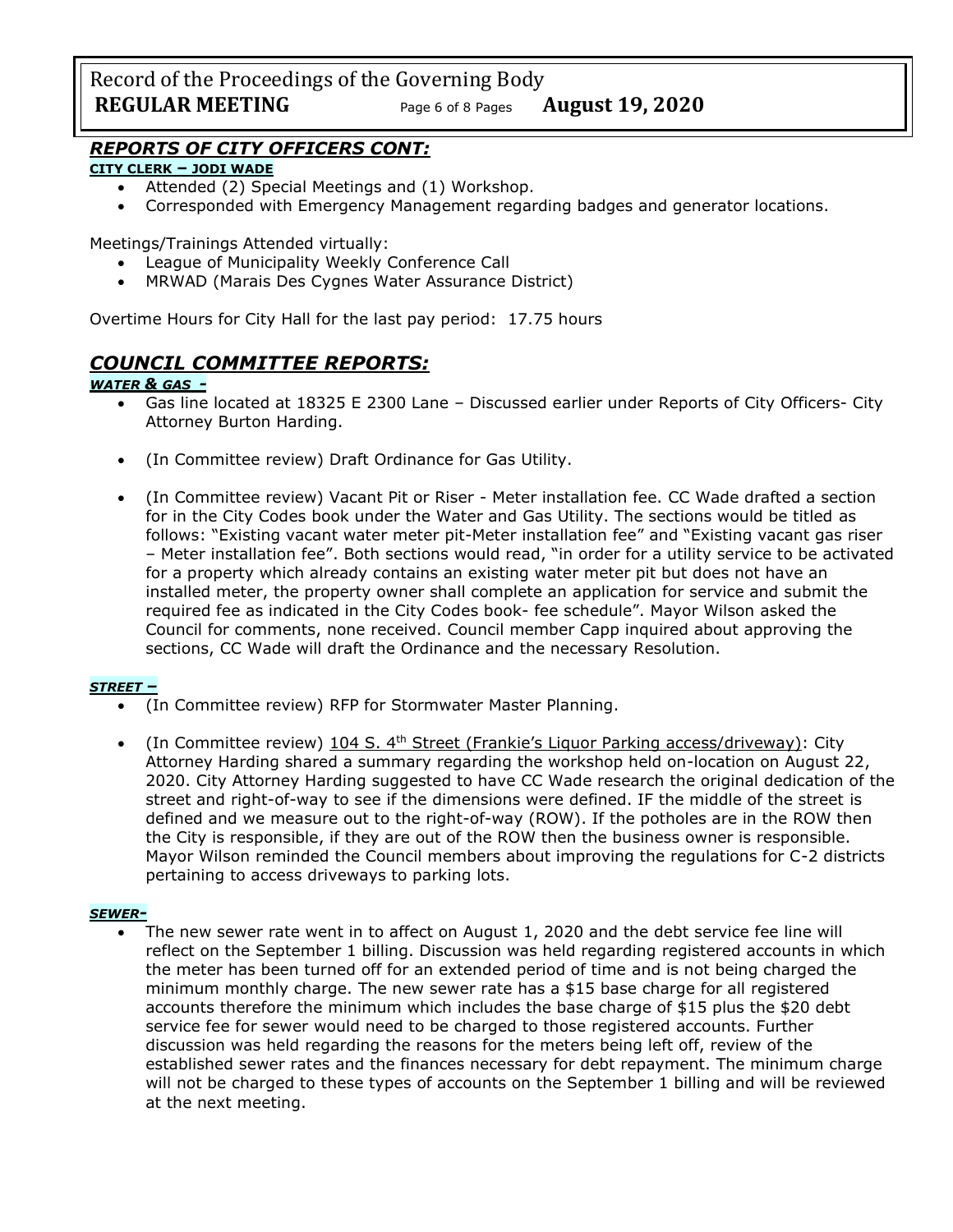Record of the Proceedings of the Governing Body **REGULAR MEETING** Page <sup>7</sup> of 8 Pages **August 19, 2020**

## *COUNCIL COMMITTEE REPORTS CONT:*

#### *PARK-*

Council Member Capp inquired about the condition of the park. He noticed the weeds around the ballfield and in the camping areas and was concerned about the mowing being kept up. Council Member Curtis wasn't sure the discussion could be held in open meeting. He would like to review KOMA regulations first before any comment.

#### *CEMETERY –*

Council Member Capp commented on how nice the cemetery has looked this season. He commended the caretaker on a job well done.

### *PUBLIC SAFETY –NONE*

#### *COMMUNITY BUILDING-*

A wedding in the Community Building was booked back in February 2020 for October 1-3, 2020. Can the wedding still take place and would the \$85 refundable deposit cover the necessary cleaning fees? Discussion was held regarding the current increase in cases in Linn County, social distancing and mass group recommendations. The Council made a decision to close the community building for the remainder of the 2020 year. CC Wade will contact any tentative rentals on the schedule.

#### ❖ *Motion*

**Council Member Capp motioned to close the La Cygne Community building for nonessential operations (rentals) and for it only to be used for government business until December 31, 2020. Motion seconded by Council Member Smith, voted on, passed 3-1. (Abstain: Council Member Curtis due to conflict of interest as an employee of Peoples Telecommunications.)**

#### *EMPLOYEE RELATIONS & TRAINING –*

(In Committee Review) **Customer service and/or Ethics ½ or full day training:** Proposal from Wichita State University Division of Diversity and Community Engagement for a Customer service and/or Ethics ½ or full day training with Paula Downs.

## *SPECIAL COMMITTEE REPORTS:*

*EMERGENCY MANAGEMENT -NONE*

*SWANFEST COMMITTEE -NONE*

*PLANNING & ZONING –* (1) Vacant seat still remains. *LA CYGNE COMMUNITY PARK BOARD-*(1) Vacant seats still remains.

#### *UNFINISHED BUSINESS:*

#### **106 SOUTH COMMERCIAL STREET (OLD WATER TOWER LOT)**

106 S Commercial Street (Old Water Tower lot). Consideration was given at the October 2019 Council meeting to surplus real estate property located at 106 S. Commercial Street. The Council asked PWS Nasalroad to evaluate the utility locates for the lot area. PWS Nasalroad has determined the footings from the old water tower were cut off approx. 4ft below the ground, the water main is in the utility ROW, there is a possible old service line on the North side of the property line which goes